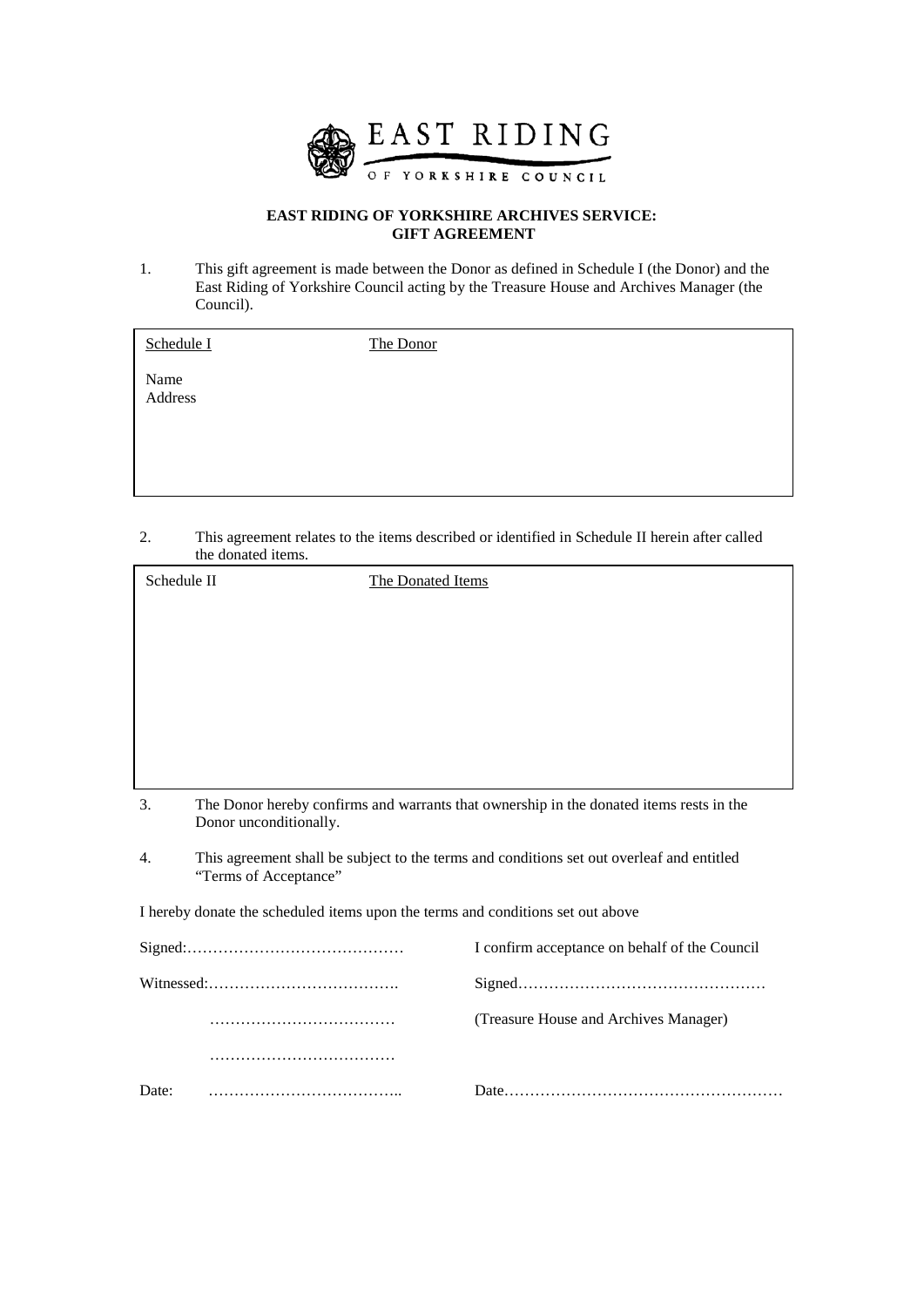## **GIFT AGREEMENT: TERMS OF ACCEPTANCE**

#### **1. General**

- 1.1 Donated items shall for all purposes be deemed to be donated absolutely to the Council and held by them to be used by the Council in their absolute discretion subject only to the terms of these conditions, the general law and any special conditions agreed in writing under the signature of the Treasure House and Archives Manager for the time being of the Council.
- 1.2 For the purpose of this agreement the Council shall act through the Treasure House and Archives Manager with respect to any consent, notice, approval, requirement or any other action of the Council referred to under this agreement or through such other officer of the Council as may from time to time be determined and all notices and communications from the Donor to the Council under this agreement shall be addressed to that Officer.
- 1.3 All donated items may be examined, inspected, exhibited, loaned or used in any way in the absolute discretion of the Council with or without charge but the Council shall not be obliged to make items available for inspection or for any other purpose save as required by law. Fragile and uncatalogued items will only be made available in the absolute discretion of the Council.
- 1.4 All donated items may be used, photographed, microfilmed, copied or published in the absolute discretion of the Council.
- 1.5 The Council shall store the donated items in such conditions as it sees fit in its absolute discretion and shall not be liable to the Donor or any person claiming through them in any circumstances for any loss or damage to the items from whatever cause howsoever arising.
- 1.6 The Council shall be at liberty to mark the records with any mark of reference.
- 1.7 The Council shall be at liberty to carry out any repair or conservation work as it shall in its absolute discretion determine and shall not be liable for any damage so caused.
- 1.8 The Council reserves the right to return items to Donors if such persons can be traced following reasonable enquiry or to dispose of the items in their absolute discretion.

#### **2. Confidential Items**

2.1 If requested by the Donor, donated items which are confidential will only be made available for public inspection, research or other purposes with the agreement of the Donor during a period of 30 years from the date of creation of the donated item or such longer period as may be agreed by the Council.

#### **3. Cataloguing**

- 3.1 Catalogues or calendars of donated items shall be prepared at the absolute discretion of the Council.
- 3.2 Catalogues or calendars of donated items prepared by the Council (if any) shall be supplied to Donors free of charge (1 copy) but otherwise shall be the property and the copyright of the Council and shall be made available to the public and others upon such terms as the Council may determine.

#### **4. Meaning of Donor**

4. The Donor shall mean the person, persons or body upon whose authority items are donated to the Council. The Donor shall supply to the Council their full name and address to which all communications may be sent and shall promptly inform the Council of any change in their address and shall if requested by the Council produce to the Council any evidence certificate or other documentation which will evidence their ownership of the donated items.